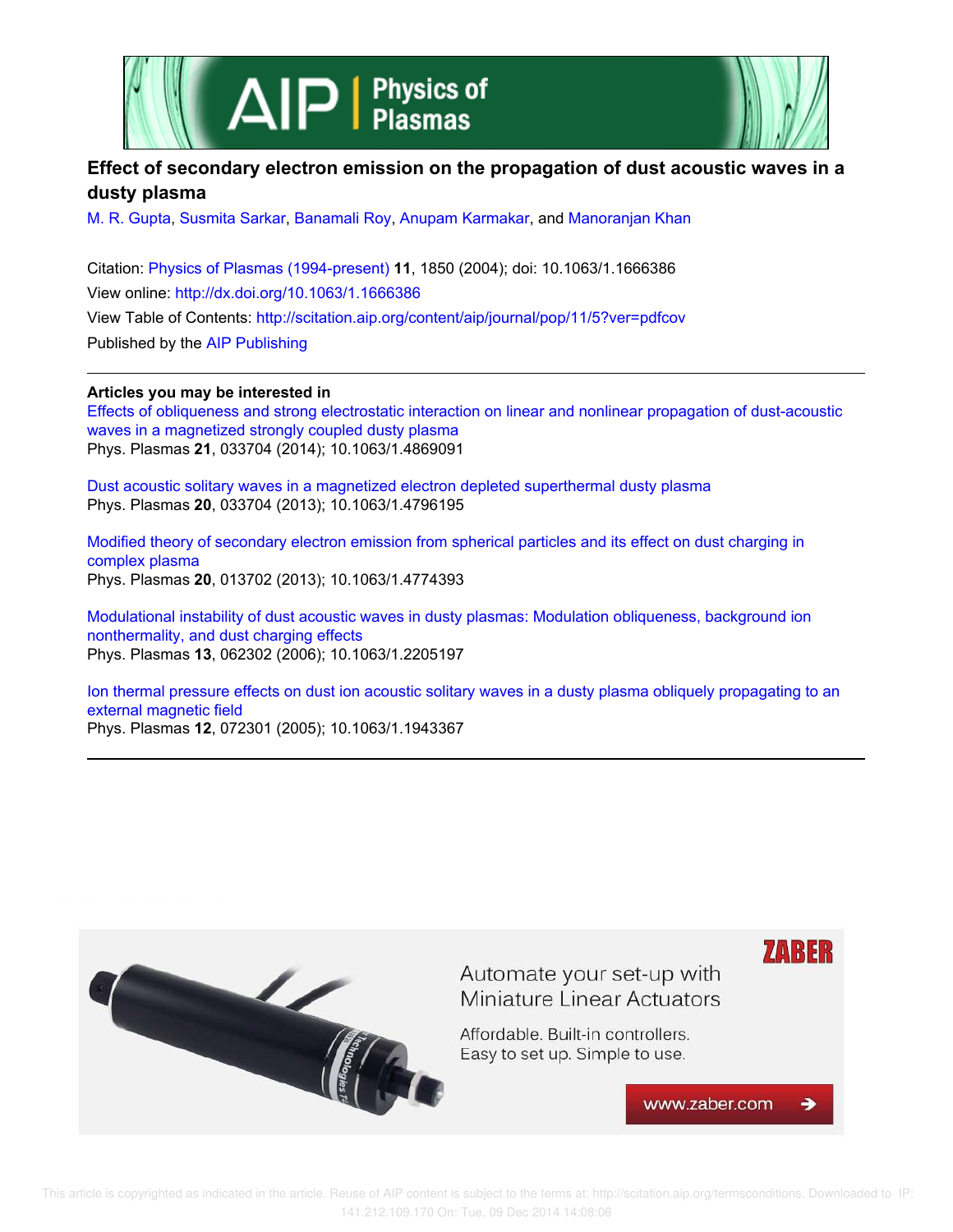# **Effect of secondary electron emission on the propagation of dust acoustic waves in a dusty plasma**

M. R. Gupta, Susmita Sarkar,<sup>a)</sup> Banamali Roy, Anupam Karmakar, and Manoranjan Khan<sup>b)</sup> *Centre for Plasma Studies, Jadavpur University, Kolkata-700032, India*

(Received 24 June 2003; accepted 9 January 2004; published online 14 April 2004)

The effect of secondary electron emission on dust acoustic wave (DA) propagation has been investigated based on orbit motion limited theory of dust grain charging. The emitted secondaries are assumed to have the same temperature as that of the ambient plasma electrons so that the plasma effectively consists of three components: the ions, electrons, and the variable charge dusts. Together with the effect of secondary emission, the effect of ion and electron capture and ionization of neutral atoms and recombination have been included in the ion and electron fluid equations. Small amplitude perturbation is considered about a charge neutral steady state. It is seen that if the dust charge is positive there may occur under certain conditions zero frequency exponentially growing perturbation about the equilibrium. The possibility of the occurrence of such purely growing mode in a dusty plasma was not noted earlier. The frequency and damping decrement of DA waves in dusty plasmas with negatively charged dust and also of DA waves with positively charged dust, when they exist, are determined. Comparisons with corresponding results of DA waves in the absence of secondary emission are exhibited graphically. © *2004 American Institute of Physics.* [DOI: 10.1063/1.1666386]

#### **I. INTRODUCTION**

The dust grains immersed in a plasma become highly charged due to collision with ambient electrons and ions; the presence of such highly electrically charged heavy mass dust particles causes the sustenance of very low frequency modes known as dust acoustic  $(DA)$  modes<sup>1</sup> and also affects the ion acoustic mode—this new mode being called the dust ion acoustic mode.<sup>2</sup> Both linear and nonlinear aspects of the propagation of these modes including the effect of dust charge variation have been studied for the last several  $years.<sup>3–13</sup>$  The impact with the incident plasma ions and electrons are the two principal mechanisms of dust charging, the magnitude of the ion and electron current flowing to the dust grain surface being in each case calculated on the basis of orbital motion limited  $(OML)$  theory.<sup>14</sup> Though the abovementioned processes are indeed the more important ones, the dust particle may also get charged due to thermionic or photoelectric emission and their effects on very low frequency wave propagation in a dusty plasma have recently been studied.<sup>15,16</sup>

If the plasma electrons have sufficiently high energy, then there occurs another possible mechanism of dust charging. Electrons hitting a single dust grain may ionize the dust material resulting in ejection of electrons producing the secondary electron current. This is equivalent to the flow of a positive current to the dust surface. The secondary electron yield depends on the nature of the dust material and the kinetic energy of the incident electrons. Draine and

Salpeter<sup>17</sup> gave corrections for dust size. Chow *et al.*<sup>18</sup> and Nemeck *et al.*<sup>19</sup> have investigated secondary electron production using different models for primary electron-dust impact geometry for a variety of dust size and compositions for a dust grain bombarded by monoenergetic electron beam. Fair agreement with the experimental diagnostics of Pavlu *et al.*<sup>20</sup> and Zilavy *et al.*<sup>21</sup> are obseved such that secondary electrons have small energies and cannot produce new secondaries.

However for analytical treatment of the problem at hand, namely the effect of secondary electron emission on dust acoustic waves, it is imperative that we use an analytic expression for secondary electron current from the dust grain as well as for the ambient ion and electron current to the dust grain surface. As a consequence our choice becomes restricted to the orbital motion limited (OML) theory based expression for the above currents. According to OML theory the dust charging current due to the flow of ions and electrons of the ambient plasma to the dust grain surface are, respectively,

$$
I_i = eJ_i = \pi a^2 e \sqrt{\frac{8T_i}{\pi m_i}} n_i \begin{cases} \exp\left(\frac{-eq_d}{aT_i}\right), & q_d > 0\\ \left(1 - \frac{eq_d}{aT_i}\right), & q_d < 0, \end{cases}
$$
(1)

$$
I_e = -eJ_e = -\pi a^2 e \sqrt{\frac{8T_e}{\pi m_e}} n_e \begin{cases} \left(1 + \frac{eq_d}{aT_e}\right), & q_d > 0 \\ \exp\left(\frac{eq_d}{aT_e}\right), & q_d < 0, \end{cases}
$$

#### 1070-664X/2004/11(5)/1850/10/\$22.00 1850 © 2004 American Institute of Physics

a)Permanent address: Department of Applied Mathematics, University of Calcutta, Calcutta-700009, India.

b)Also at Department of Physics, B.E. College (D.U) Howrah-711103.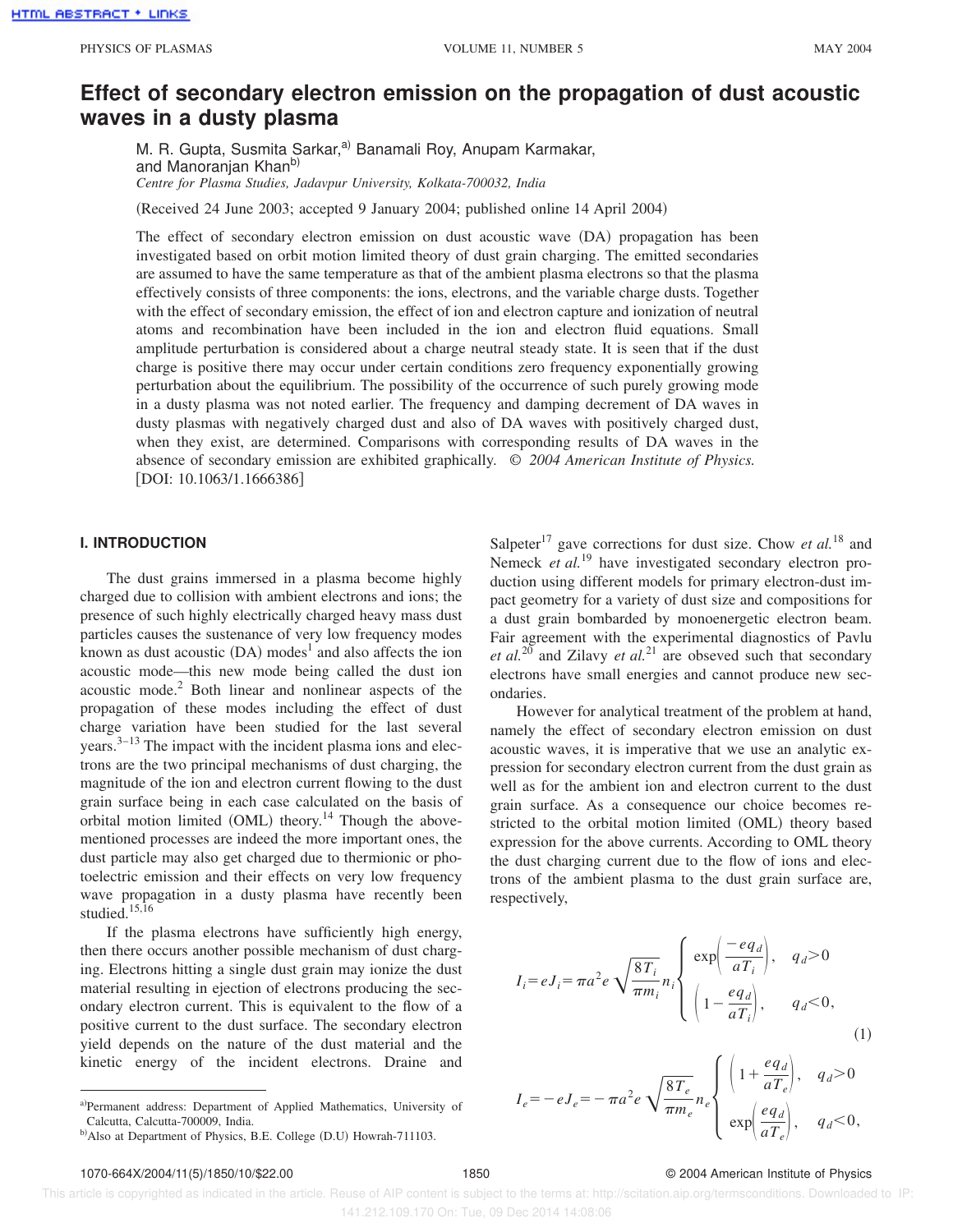where  $q_d$  is the charge on the dust grain surface. The current resulting from secondary electron emission<sup>22</sup> is (secondary electron temperature  $T_s = T_e$  assumed)

$$
I_e^s = eJ_e^s = 3.7 \delta_M J \left\{ \begin{array}{l} \exp\left(\frac{eq_d}{aT_e}\right) F_5(E_M/4T_e), \qquad q_d < 0\\ \left(1 + \frac{eq_d}{aT_e}\right) F_{5,B}(E_M/4T_e), \quad q_d > 0, \end{array} \right. \tag{2}
$$

where

$$
J = \pi a^2 e \sqrt{\frac{8T_e}{\pi m_e}} n_e
$$
 (3)

and the secondary yield function  $\delta(E)$  is approximated<sup>23</sup> by the relation

$$
\delta(E) = 7.4 \delta_M \frac{E}{E_M} \exp\left[-2\sqrt{\frac{E}{E_M}}\right]
$$
 (4)

so that  $\delta_M$  is the maximum yield which occurs at  $E = E_M$ . Both  $\delta_M$  and  $E_M$  are constants and are dependent on the dust material. There exists good agreement between Sternglass formula and the findings of Nemeck *et al.*<sup>19</sup>  $T_s$  is the secondary electron temperature. The functions  $F_5(x)$  and  $F_{5,B}(x)$ are given by

$$
F_5(x) = x^2 \int_0^\infty u^5 \exp[-(xu^2 + u)] du,
$$
  

$$
F_{5,B}(x) = x^2 \int_B^\infty u^5 \exp[-(xu^2 + u)] du,
$$
 (5)

where

$$
x = \frac{E_M}{4T_e}, \quad B = \sqrt{\frac{eq_d}{\frac{aT_e}{x}}}
$$

Since the electron thermal velocity is much higher than the ion thermal velocity, the equilibrium state dust surface charge acquires a negative value when  $I_i$  and  $I_e$  are the only charging currents. The inclusion of the secondary electron into the current balancing equation may shift the equlibrium state dust charge from a negative to a positive value depending on the values of the dust parameters  $\delta_M$ ,  $E_M$ , etc.

In this paper we have studied the effect of secondary electron emission by charged dust grain on dust acoustic wave propagation. In general the temperature of the emitted secondary electrons is different from the temperature of the ambient plasma electrons. Here we have assumed that they have the same temperature so that we have a simpler system: the dusty plasma remains a three component system with variable dust charge for otherwise we would have to consider a fourth component, namely secondary electrons which would be distinct from the ambient plasma electrons by having a different temperature. The dust charge may be positive or negative depending on the rate of electron emission from the dust grain. Besides the possibility of the shift in the algebric sign of the dust charge it also necessitates the inclusion of the effect of the increase in electron number density—in the equations of motion. To maintain uniformity it becomes imperative to include the effect of the decrease in the number density of the ambient plasma ions and electrons resulting from the charging of the dust grains through ion and electron capture. A consistent system of fluid equations for the ions and electrons incorporating the above-noted effects was formulated by Varma. $24$  The effect of ions and electron capture/release by dust grains on dust acoustic<sup>25</sup> and dust ion acoustic waves<sup>26</sup> were also considered, though in a different setting, by including appropriate terms accounting for particle loss/gain as well as momentum loss in the fluid equations. But these did not take into account the effect of secondary electrons or the effect of the change in the electron and ion capture rate by the dust grains due to the dust density and dust charge variations which are always associated with propagation of DA waves.

In Sec. II we study the different possible equlibrium charge states when secondary electron emission takes place but these are assumed to have the same temperature as that of the ambient plasma electrons and so are not distinguishable from the latter. Section III is devoted to the fluid description of plasma ions and electrons taking into account the effect of ion and electron capture by the dust grains and secondary emission from them. Section IV presents the dispersion relation. If the dust charge is positive then it is seen that the DA wave disappears under certain conditions and in its place there occurs a zero frequency purely growing mode. Results and discussions are presented in Sec. V.

#### **II. MULTIPLE DUST CHARGE STATES**

The governing equation for the variation of charge  $q_d$  on the dust grain surface is

$$
\frac{\partial q_d}{\partial t} + v_d \frac{\partial q_d}{\partial x} = I_i + I_e + I_e^s = I_{\text{tot}}.
$$
 (6)

Here we have assumed that the secondary electrons emitted by the dust have the same temperature as that of the ambient electrons  $(T_s = T_e)$  and therefore are not distinguishable from them with the consequence that the right-hand side  $(rhs)$  of Eq.  $(6)$  gives the total current to the dust grain surface.

The equilibrium dust charge state  $q_d = q_{d0}$ , with  $n_i$  $=n_{i0}$ ,  $n_e = n_{e0}$  satisfies

$$
I_{\text{tot}}(q_d = q_{d0}, n_i = n_{i0}, n_e = n_{e0}) = 0.
$$
 (7)

When  $I_e^s = 0$ , the dust surface is negatively charged. When  $I_e^s \neq 0$ , depending on the values of the different plasma and dust parameters, Eq.  $(7)$  may possess multiple roots defining different charge states with varying stability properties.<sup>27</sup> The equilibrium state  $q_d = q_{d0}$ ,  $n_e = n_{e0}$ ,  $n_i = i_0$  is stable provided  $(\partial I_{\text{tot}}/\partial q_d)_{\text{eq}} < 0$  and unstable when the same is  $> 0$ . For sufficiently weak or strong secondary electron emission there exists only one equilibrium charge state with  $q_d$ <0 or  $q_d$  $>0$ . For secondary electron emission of intermediate strength, three equilibrium charge states may exist. $27-30$  The lowest charge state is negative while for the highest one the dust charge is positive, and both are stable states. The intermediate state dust charge is also positive but it is unstable as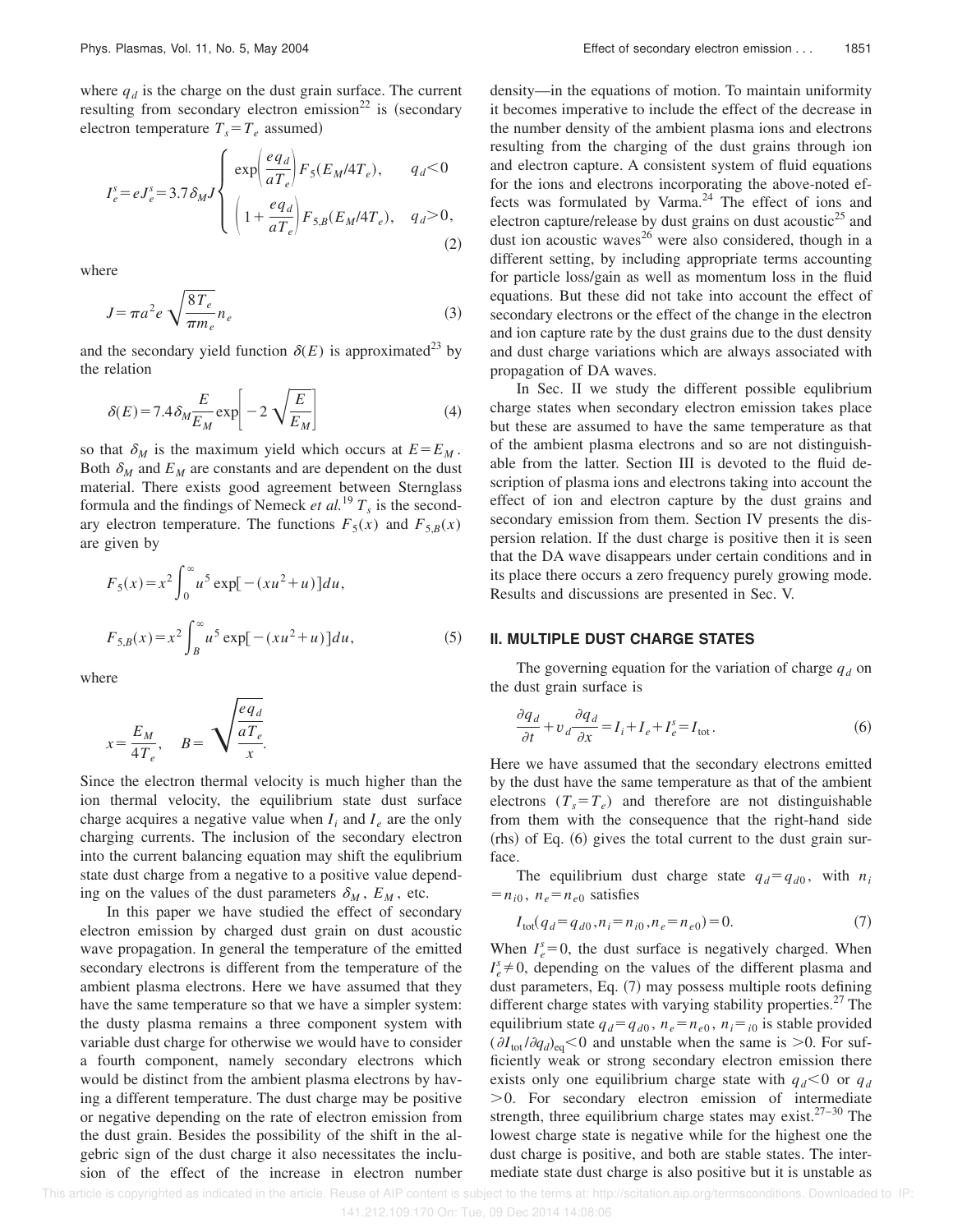$(\partial I_{\text{tot}}/\partial q_d)_{\text{eq}} > 0$ . Any small change in  $I_{\text{tot}}$  shifts this dust charge state to the neighboring stable one:  $q_{d0} = -Z_{d0}e$  or the higher positive charge state  $q_{d0} = +Z_{d0}e$ . In this paper, we consider small amplitude perturbation about these two stable states and the resulting very low frequency behavior.

#### **A. Case A**

First we consider the positive charge state

$$
(q_d)_{\text{eq}} = q_{d0}^{(+)} = +Z_{d0}e. \tag{8}
$$

Setting  $n_i = n_{i0}$ ,  $n_e = n_{e0}$  and  $q_{d0}$  as given above in Eq. (7) and using the expressions for  $(I_i)_{eq}$ ,  $(I_e)_{eq}$ , and  $(I_e^s)_{eq}$  as given by  $(1)$  and  $(2)$  for positively charged dust grains, with  $T_s = T_e$  we obtain (superscript  $+/-$  corresponds to positive/ negative dust charge)

$$
\left(\frac{n_{i0}}{n_{e0}}\right)^{(+)} = \sqrt{\frac{m_i}{m_e}} (1 + z_0) \frac{1}{\sqrt{\sigma}} \exp\left(\frac{z_0}{\sigma}\right) \alpha_{1s}^{(+)},\tag{9}
$$

where

$$
\alpha_{1s}^{(+)} = 1 - 3.7 \delta_M F_{5,B0}(x) \tag{10}
$$

with

$$
z_0 = \frac{Z_{d0}e^2}{aT_e}, \quad \sigma = \frac{T_i}{T_e}, \quad x = \frac{E_M}{4T_e}, \quad B_0 = \sqrt{\frac{z_0}{x}}.
$$
 (11)

The positively charged state for dust grain is stable provided

$$
\left(\frac{\partial I_{\text{tot}}}{\partial q_d}\right)_{\text{eq}}^{(+)} = -\nu_{D1}^{(+)}<0.
$$
\n(12)

Spliting up

$$
J_{\text{tot}}^{(\pm)} = \frac{I_{\text{tot}}^{(\pm)}}{e} = J_i^{(\pm)} - \bar{J}_e^{(\pm)} \quad \text{with} \quad \bar{J}_e^{(\pm)} = J_e^{(\pm)} - J_e^{s(\pm)} \quad (13)
$$

we have the following expressions for the equilibrium values  $(q_d = Z_{d0}e + Z_{d0}eq_1)$ :

$$
\frac{\partial J_{i0}^{(+)}}{\partial q_1^{(+)}} = -Z_{d0} \nu_{D1}^{i(+)}; \quad \frac{\partial \bar{J}_{e0}^{(+)}}{\partial q_1^{(+)}} = Z_{d0} \nu_{D1}^{e(+)}, \tag{14}
$$

where

with

$$
(\nu_{D1}^{i(+)}, \nu_{D1}^{e(+)}) = \frac{a/\lambda_{Di}}{\sqrt{2\pi}} \omega_{pi} \exp\left(\frac{-z_0}{\sigma}\right) \left(1, \frac{\sigma \alpha_{2s}^{(+)}}{(1+z_0) \alpha_{1s}^{(+)}}\right)
$$
(15)

(henceforth all equilibrium values will be denoted by the suffix  $0$  so that

$$
\nu_{D1}^{(+)} = \frac{\overline{\lambda_{Di}}}{\sqrt{2\pi}} \omega_{pi} \exp\left(\frac{-z_0}{\sigma}\right) \left[1 + \frac{\sigma \alpha_{2s}^{(+)}}{(1 + z_0) \alpha_{1s}^{(+)}}\right]
$$

$$
= \nu_{D1}^{i(+)} + \nu_{D1}^{e(+)} \tag{16}
$$

$$
\alpha_{2s}^{(+)} = 1 - 3.7 \delta_M F_{5,B_0}(x) \left[ 1 - \frac{1}{2} (1 + z_0) \times \frac{z_0^2}{x} \frac{\exp[-z_0 - \sqrt{z_0/x}]}{F_{5,B_0}(x)} \right].
$$
\n(17)

#### **B. Case B**

An equilibrium state with negatively charged dust is also possible:

$$
(q_d)_{\text{eq}} = q_{d0}^{(-)} = -Z_{d0}e. \tag{18}
$$

Substitution of  $I_e$ ,  $I_i$  and  $I_e^s$  from Eqs. (1) and (2) with  $q_{d0}$  $= -Z_{d0}e$ ,  $n_e = n_{e0}$ ,  $n_i = n_{i0}$  yields the following expression for the equilibrium state plasma ion-electron density ratio:

$$
\left(\frac{n_{i0}}{n_{e0}}\right)^{(-)} = \sqrt{\frac{m_i}{m_e}} \frac{\sqrt{\sigma}}{\sigma + z_0} \exp[-z_0] \alpha_{1s}^{(-)}
$$
(19)

with

$$
\alpha_{1s}^{(-)} = 1 - 3.7 \delta_M F_5(x). \tag{20}
$$

Clearly no steady state can exist with negatively charged dust if secondary emission is strong enough to make  $\alpha_{1s}^{(-)}$  $<$  0. The dust charge state given by (18) and (19) is always stable as

$$
\left(\frac{\partial I_{\text{tot}}}{\partial q_d}\right)_{\text{eq}}^{(-)} = -\nu_{D1}^{(-)} < 0,\tag{21}
$$

where

$$
\nu_{D1}^{(-)} = \frac{\left(\frac{a}{\lambda_{Di}}\right)}{\sqrt{2\pi}} \omega_{pi} (1 + \sigma + z_0).
$$
 (22)

Here also it is convenient to split up  $\partial J_{\text{tot}}^{(-)} / \partial q_1$  as the sum of contributions from ion part  $J_i^{(-)}$  and electron part  $\overline{J}_e^{(-)}$ ,

$$
\frac{\partial J_{i0}^{(-)}}{\partial q_1} = -Z_{d0} \nu_{D1}^{i(-)}, \quad \frac{\partial J_{e0}^{(-)}}{\partial q_1} = Z_{d0} \nu_{D1}^{e(-)}, \tag{23}
$$

where

$$
(\nu_{D1}^{i(-)}, \nu_{D1}^{e(-)}) = \frac{a/\lambda_{Di}}{\sqrt{2\pi}} \omega_{pi}(1, \sigma + z_0)
$$
 (24)

so that

$$
\nu_{D1}^{(-)} = \nu_{D1}^{i(-)} + \nu_{D1}^{e(-)}.
$$
\n(25)

The linearized equation for small charge variation  $q_{d1}^{\pm}$  $= Z_{d0}eq_1^{\pm}$  about the equilibrium state  $q_{d0}^{\pm} = \pm Z_{d0}e$  is given by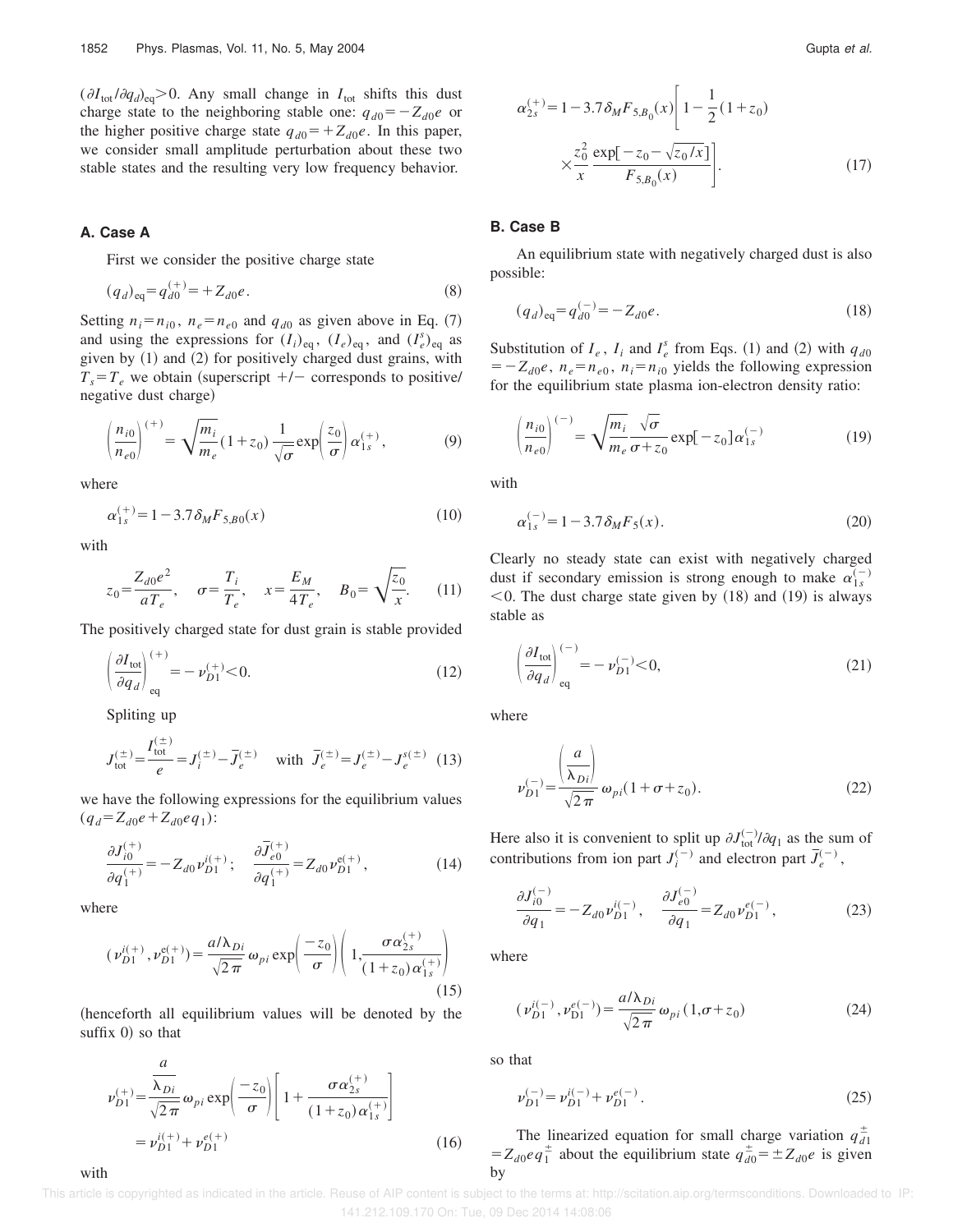$$
\frac{\partial q_1^{(\pm)}}{\partial t} = \frac{1}{Z_{d0}} \left( \frac{\partial J_{\text{tot}}}{\partial q_1^{\pm}} \right)_{\text{eq}} q_1^{\pm} + \frac{1}{Z_{d0}} \left( \frac{\partial J_{i0}}{\partial n_i} \delta n_i^{(\pm)} \right)
$$

$$
- \frac{\partial \overline{J}_{e0}}{\partial n_e} \delta n_e^{(\pm)} \right)
$$

$$
= -\nu_{D1}^{(\pm)} q_1^{(\pm)} + \nu_D^{(\pm)} \left( \frac{\delta n_i^{(\pm)}}{n_{i0}} - \frac{\delta n_e^{(\pm)}}{n_{e0}} \right), \tag{26}
$$

where

$$
\nu_D^{(+)} = \frac{\left(\frac{a}{\lambda_{Di}}\right)}{\sqrt{2\pi}} \omega_{pi} \exp\left[-\frac{z_0}{\sigma}\right] \left(\frac{1+\sigma}{z_0}\right),
$$
  

$$
\nu_D^{(-)} = \frac{\left(\frac{a}{\lambda_{Di}}\right)}{\sqrt{2\pi}} \omega_{pi} \frac{(\sigma + z_0)}{z_0}.
$$
 (27)

For convenience of subsequent calculation note the following relations:

$$
J_{i0}^{(\pm)} = n_{i0} \frac{\partial J_{i0}^{(\pm)}}{\partial n_i} = \overline{J}_{e0}^{(\pm)} = n_{e0} \frac{\partial \overline{J}_{e0}^{(\pm)}}{\partial n_e} = Z_{d0} \nu_D^{(\pm)}.
$$
 (28)

### **III. ION AND ELECTRON FLUID EQUATIONS**

Since we have taken  $T_s = T_e$  the population of secondary electron is no longer distinguishable from the population of ambient plasma electrons. Inclusion of the effects of dust charging and secondary emission needs introduction of appropriate terms in the fluid equation for both electrons and ions. This was done in a general setting incorporating modifications consequent to both charging and possible discharging mechanism.

In addition to the charging collision effects we also include that of ionization of neutral atoms and recombination,25,26,31

$$
A + e^- \rightleftharpoons \frac{k_1}{k_{-1}} A^+ + e^- + e^-,
$$

where  $k_1$  and  $k_{-1}$  are the chemical kinetic rate constants of forward and backward reactions. The forward rate, i.e., the rate at which electrons/ions are created through ionization of neutral atoms is  $k_1 n_A n_e$ . For recombination to occur an electron must have sufficiently close collision (small impact parameter) with an ion. The number of such collisions per unit volume per unit time is proportional to  $n_i n_e$ . But a close collision alone cannot lead to a recombination for the occurrence of which the colliding electron has to pass from a free state (positive energy state) to a bound state (negative energy state). So to make the transition energetically possible the excess energy must be absorbed by a second electron in the neighborhood of the ion by interaction with the colliding electron. The probability of this later event is again proportional to  $n_e$ . Thus the recombination process considered here occurs through three body interaction, the recombination rate being proportional to  $n_i n_e^2$ . There may also occur a different type of recombination, i.e., photorecombination, where the excess energy is emitted as bremsstrahlung but this need not be considered here (at least not unless the electron number density is low enough to make the cross section of the two body photo-recombination process proportional to  $n_i n_e$  significant in comparison with that of the three body interaction). Hence in our case the rate of change of electron and ion number densities due to ionization— (three body) recombination process is the same and is given by

$$
\left(\frac{\delta n_e}{\delta t}\right)_{\text{ionization-recombination}} = \left(\frac{\delta n_i}{\delta t}\right)_{\text{ionization-recombination}}
$$

$$
= k_1 n_A n_e - k_{-1} n_i n_e^2
$$

$$
= \nu_{\text{ion}} n_e - r n_i n_e^2,
$$
(29)

where  $n_A$  is the neutral atom number density and we have set  $v_{\text{ion}} = k_1 n_A$  and  $k_{-1} = r$ .

Ionization of a neutral atom due to impact with an ion  $(n_A + i^+ \rightleftharpoons n_A^+ + e^- + i^+)$  is also possible but once again the cross section for such a process is much smaller $31$  than that of the electron-impact ionization considered here.

Apart from change in number densities, momentum loss due to various kinds of elastic and inelastic collisions as detailed in Ref. 24 are to be accounted for in the equations of motion of the electron and ion fluid. At least in the linear theory the momentum loss rate of the electron fluid can be approximated as  $v_e^{\text{eff}} v_e$ , where  $v_e^{\text{eff}}$  denotes the effective collision frequency

$$
\nu_e^{\text{eff}} = \nu_{ei}^{\text{el}} + \nu_{en}^{\text{el}} + \nu_{ed}^{\text{el}} + \nu_{en}^{\text{ion}} + \nu_{ed}^{\text{sec}} + \nu_{ed}^{\text{ch}}.
$$

The superscript "el" stands for elastic collision (between electrons on the one hand and ions/neutrals/ dust grains on the other) while  $v_{en}^{\text{ion}}$ ,  $v_{ed}^{\text{sec}}$ ,  $v_{ed}^{\text{ch}}$  are, respectively, the frequencies of collisions with neutrals leading to ionization, of collision with dust grains resulting in secondary electron emission, and grain charging collisions. However in this connection two comments are in order. The total rate of loss of electron fluid momentum due to charging collision with dust is

$$
(\delta\theta\,\delta t)(m_e n_e v_e)_{\rm ch} = m_e (\delta n_e/\delta t)_{\rm ch} v_e + m_e n_e (\delta v_e/\delta t)_{\rm ch}.
$$

The first term which accounts for the rate of change of momentum consequent to change in electron number density resulting from capture by dust grain cancels out when the equation of continuity is used to bring the equation of motion to its standard form. The second term contributes only when a velocity change of the electron fluid also occurs during the charging process. Only in this case is the expression for  $\nu_e^{\text{eff}}$ to be supplemented by the addition of the last term  $v_{ed}^{\text{ch}}$ . Moreover,  $v_{ed}^{\text{sec}}$  is assumed to contain an extra numerical factor to take into consideration the average number of electrons emitted per secondary electron generating collision. These points were first emphasized by Varma.<sup>24</sup> Similarly we use the effective collision frequency

$$
v_i^{\text{eff}} = v_{ie}^{\text{el}} + v_{in}^{\text{el}} + v_{id}^{\text{el}} + v_{id}^{\text{ch}},
$$

where the same comments apply to  $v_{id}^{\text{ch}}$  as in case of  $v_{ed}^{\text{ch}}$ .

Finally noting that  $J_i^{(\pm)}/J_e^{(\pm)}$  are the rate of ion/electron capture by and  $J_e^{\text{sec}^{( \pm)}}$  is the rate of electron emission from a single dust grain we have the following set of equations of motion for the electron and ion fluids: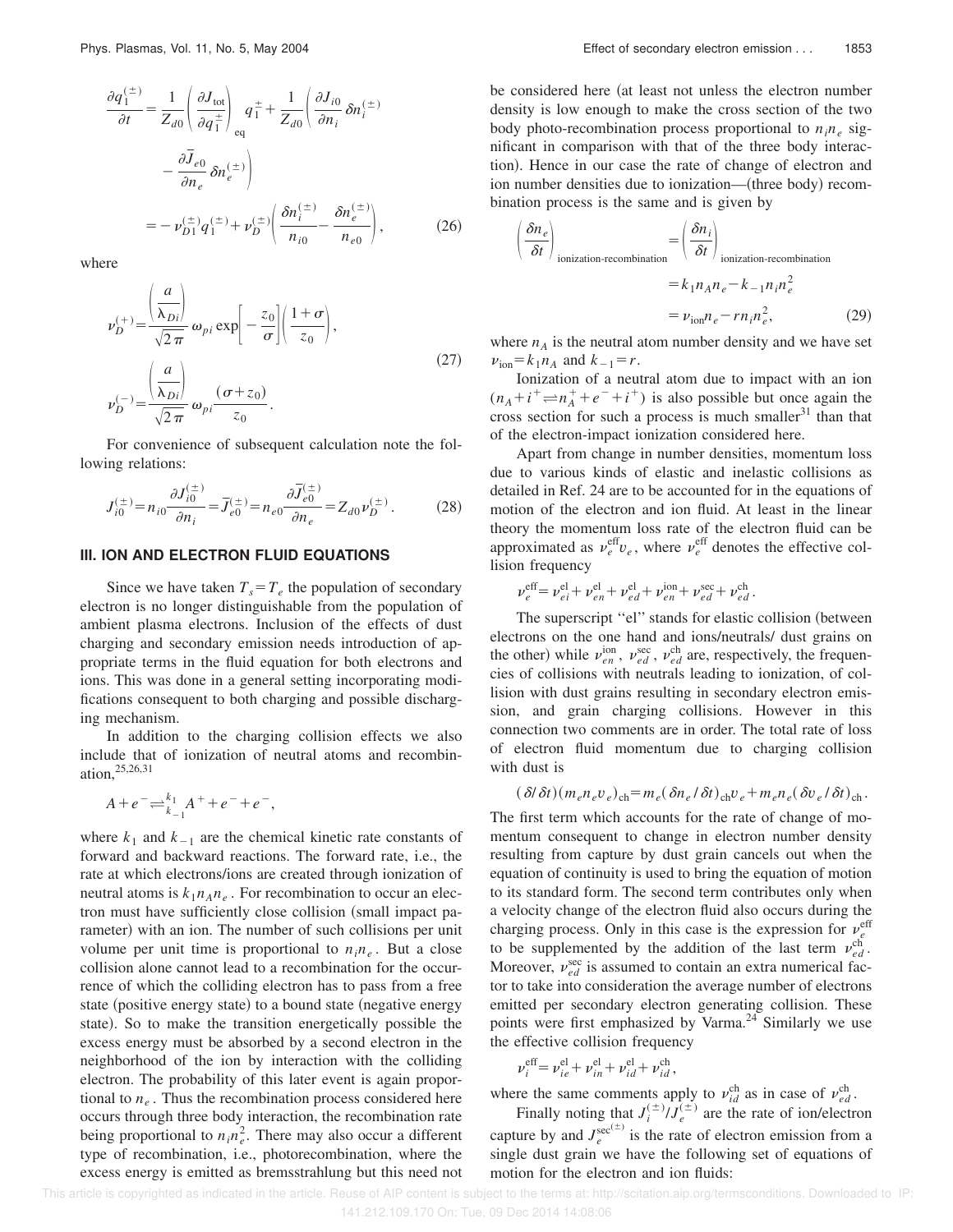$$
\frac{\partial n_e^{(\pm)}}{\partial t} + \frac{\partial}{\partial x} \left( n_e^{(\pm)} v_e^{(\pm)} \right) = -\overline{J}_e^{(\pm)} n_d^{(\pm)} + \nu_{\text{ion}} n_e^{(\pm)}
$$

$$
- r n_i^{(\pm)} n_e^{(\pm)}{}^2,\tag{30}
$$

$$
\frac{\partial v_e^{(\pm)}}{\partial t} + v_e^{(\pm)} \frac{\partial v_e^{(\pm)}}{\partial x} = \frac{T_e}{m_e} \frac{\partial \Phi}{\partial x} - \frac{T_e}{m_e n_e^{\pm}} \frac{\partial n_e^{(\pm)}}{\partial x} - v_e^{\text{eff}} v_e^{(\pm)},\tag{31}
$$

$$
\frac{\partial n_i^{(\pm)}}{\partial t} + \frac{\partial}{\partial x} \left( n_i^{(\pm)} v_i^{(\pm)} \right) = -J_i^{(\pm)} n_d^{(\pm)} + \nu_{\text{ion}} n_e^{(\pm)}
$$

$$
- r n_i^{(\pm)} n_e^{(\pm)2}, \tag{32}
$$

$$
\frac{\partial v_i^{(\pm)}}{\partial t} + v_i^{(\pm)} \frac{\partial v_i^{(\pm)}}{\partial x} = -\frac{T_i}{m_i} \frac{\partial \Phi}{\partial x} - \frac{T_i}{m_i n_i^{\pm}} \frac{\partial n_i^{(\pm)}}{\partial x} \n- v_i^{\text{eff}} v_i^{(\pm)},
$$
\n(33)

where 
$$
\Phi = e \phi / T_e
$$
 and  $\phi$  is the electrostatic potential.

The number densities of the equilibrium state will satisfy the following:

$$
-\overline{J}_{e0}^{(\pm)}n_{d0}^{(\pm)} + \nu_{\text{ion}}n_{e0}^{(\pm)} - rn_{i0}^{(\pm)}n_{e0}^{(\pm)2} = 0,\tag{34}
$$

$$
-\overline{J}_{i0}^{(\pm)}n_{d0}^{(\pm)} + \nu_{\text{ion}}n_{e0}^{(\pm)} - rn_{i0}^{(\pm)}n_{e0}^{(\pm)2} = 0.
$$
 (35)

The equilibrium state dust charge number  $Z_{d0}$  will satisfy the balance equation for the net current to the dust surface

$$
e(J_{i0}^{(\pm)} - J_{e0}^{(\pm)} + J_{e0}^{\sec(\pm)}) = 0
$$
\n(36)

and the charge neutrality equation

$$
n_{i0} - n_{e0} \pm Z_{d0} n_{d0}^{(\pm)} = 0. \tag{37}
$$

Equations  $(34)$ – $(36)$  are consistent; only two of them are independent. Thus there are altogether three independent equations in the set  $(34)$ – $(37)$  and four unknowns  $n_{i0}$ ,  $n_{e0}$ ,  $n_{d0}^{(\pm)}$ ,  $Z_{d0}$  (and a large number of parameters including the neutral number density  $n_A$ ) to satisfy them so that an infinite number of equilibrium states may exist.

From  $(34)$  and  $(28)$ ,

$$
\nu_{\text{ion}} = r n_{i0} n_{e0} + \frac{Z_{d0} n_{d0}^{(\pm)}}{n_{e0}} \nu_D^{(\pm)}.
$$
 (38)

Consider **perturbation**  $(\delta n_e^{(\pm)}, \delta n_i^{(\pm)}, \delta n_d^{(\pm)}, Z_{d0} e q_1^{(\pm)}) e^{i(kx - \omega t)}$  about the equilibrium state  $(n_{e0}, n_{i0}, n_{d0}^{(\pm)}, \pm Z_{d0}^{(\pm)})$  defined above. Equation  $(26)$  yields

$$
\delta q_{1}^{(\pm)} = \frac{\nu_{D}^{(\pm)}}{\nu_{D1}^{(\pm)} - i\omega} \left( \frac{\delta n_{i}^{(\pm)}}{n_{i0}} - \frac{\delta n_{e}^{(\pm)}}{n_{e0}} \right)
$$
(39)

and with its help Eqs. (30)–(33) after elimination of  $v_i^{(\pm)}$  and  $v_e^{(\pm)}$  and some straightforward but lengthy algebra finally lead to the following system of equations for  $\delta n_e^{(\pm)} / n_{e0}$  and  $\delta n_i^{(\pm)} / n_{i0}$  under the approximation  $|\omega / v_{\alpha}^{\text{eff}}| \ll 1$ :

$$
A^{(\pm)} \frac{\delta n_e^{(\pm)}}{n_{e0}} + B^{(\pm)} \frac{\delta n_i^{(\pm)}}{n_{i0}} = -\mu_D^{(\pm)} \frac{\delta n_d^{(\pm)}}{n_{d0}^{\pm}} + \frac{k^2 T_e}{m_e v_e^{\text{eff}}} \Phi,
$$
\n
$$
S_n^{(\pm)} \qquad S_n^{(\pm)} \qquad n_{e0} \qquad S_n^{(\pm)} \qquad (40)
$$

$$
C^{(\pm)} \frac{\delta n_e^{(\pm)}}{n_{e0}} + D^{(\pm)} \frac{\delta n_i^{(\pm)}}{n_{i0}} = -\frac{n_{e0}}{n_{i0}} \mu_D^{(\pm)} \frac{\delta n_d^{(\pm)}}{n_{d0}^{\pm}} -\frac{k^2 T_i}{m_i v_i^{\text{eff}}} \Phi,
$$
(41)

where

$$
A^{(\pm)} = -i\omega + \mu_D^{(\pm)} a_e^{(\pm)} + \beta_e^{(\pm)} + \frac{k^2 T_e}{m_e v_{e}^{\text{eff}}},\tag{42}
$$

$$
B^{(\pm)} = \mu_D^{(\pm)} (1 - a_e^{(\pm)}) + \beta_i^{\pm} , \qquad (43)
$$

$$
C^{(\pm)} = \frac{n_{e0}}{n_{i0}} \left[ \mu_D^{(\pm)} (1 - a_i^{(\pm)}) + \beta_e^{\pm} \right],\tag{44}
$$

$$
D^{(\pm)} = -i\omega + \frac{n_{e0}}{n_{i0}} \left[ \mu_D^{(\pm)} a_i^{(\pm)} + \beta_i^{\pm} \right] + \frac{\sigma k^2 T_e}{m_i \nu_i^{\text{eff}}}.
$$
 (45)

The constants  $\mu_D^{(\pm)}$ ,  $a_e^{(\pm)}$ ,  $a_i^{(\pm)}$ ,  $\beta_e^{\pm}$ ,  $\beta_i^{\pm}$  are expressed in terms of  $\nu_D^{(\pm)}$ ,  $\nu_{D1}^{(\pm)}$ ,  $\nu_{D1}^{e(\pm)}$ ,  $\nu_{D1}^{i(\pm)}$  given by Eqs. (15), (16),  $(23), (24),$  and  $(27)$   $(\alpha = e, i)$ :

$$
\mu_D^{(\pm)} = \frac{Z_{d0}n_{d0}^{(\pm)}}{n_{e0}} \nu_D^{(\pm)}, \quad a_{\alpha}^{(\pm)} = 1 - \frac{\nu_{D1}^{\alpha(\pm)}}{\nu_{D1}^{(\pm)} - i\omega},
$$
\n
$$
\beta_i^{\pm} = r n_{e0} n_{i0} = \nu_{\text{ion}} - \mu_D^{(\pm)}, \quad \beta_e^{\pm} = \nu_{\text{ion}} - 2\mu_D^{(\pm)},
$$
\n
$$
\text{Re } a_e^{\pm} + \text{Re } a_i^{\pm} = 1.
$$
\n(47)

In obtaining the equations for the density perturbations  $\delta n_e^{(\pm)}$ ,  $\delta n_i^{(\pm)}$  we have ignored the variation of the ionization frequency  $\nu_{\text{ion}} = k_1 n_A$ ; this is justifiable if  $\delta n_A / n_A$  $\leq \delta n_i / n_{i0}$ ,  $\delta n_e / n_{e0}$ , i.e., if the dusty plasma is weakly ionized.

 $\delta n_e^{(\pm)} / n_{e0}$  and  $\delta n_i^{(\pm)} / n_{i0}$  are next determined from Eqs.  $(40)$  and  $(41)$ :

$$
(A^{\pm}D^{\pm} - B^{\pm}C^{\pm}) \frac{\delta n_e^{(\pm)}}{n_{e0}} = \mu_D^{(\pm)} \left( \frac{n_{e0}}{n_{i0}} B^{\pm} - D^{\pm} \right) \frac{\delta n_d^{(\pm)}}{n_{d0}^{\pm}} + \frac{k^2 T_e}{m_e v_e^{\text{eff}}} \left( D^{\pm} + \sigma \frac{m_e}{m_i} \frac{v_e^{\text{eff}}}{v_i^{\text{eff}}} B^{\pm} \right) \Phi,
$$
\n(48)

$$
(A^{\pm}D^{\pm} - B^{\pm}C^{\pm})\frac{\delta n_i^{(\pm)}}{n_{i0}} = \mu_D^{(\pm)} \left(C^{\pm} - \frac{n_{e0}}{n_{i0}}A^{\pm}\right)\frac{\delta n_d^{(\pm)}}{n_{d0}^{\pm}} - \frac{k^2 T_e}{m_e v_e^{\text{eff}}} \left(C^{\pm} + \sigma \frac{m_e}{m_i} \frac{v_e^{\text{eff}}}{v_i^{\text{eff}}}A^{\pm}\right)\Phi.
$$
\n(49)

The explicit expressions for  $(A^{\pm}D^{\pm} - B^{\pm}C^{\pm})$  and the coefficient of  $\delta n_d^{\pm}/n_{d0}^{\pm}$  and  $\Phi$  appearing in Eqs. (48) and (49) are given in Appendix A.

This article is copyrighted as indicated in the article. Reuse of AIP content is subject to the terms at: http://scitation.aip.org/termsconditions. Downloaded to IP: 141.212.109.170 On: Tue, 09 Dec 2014 14:08:06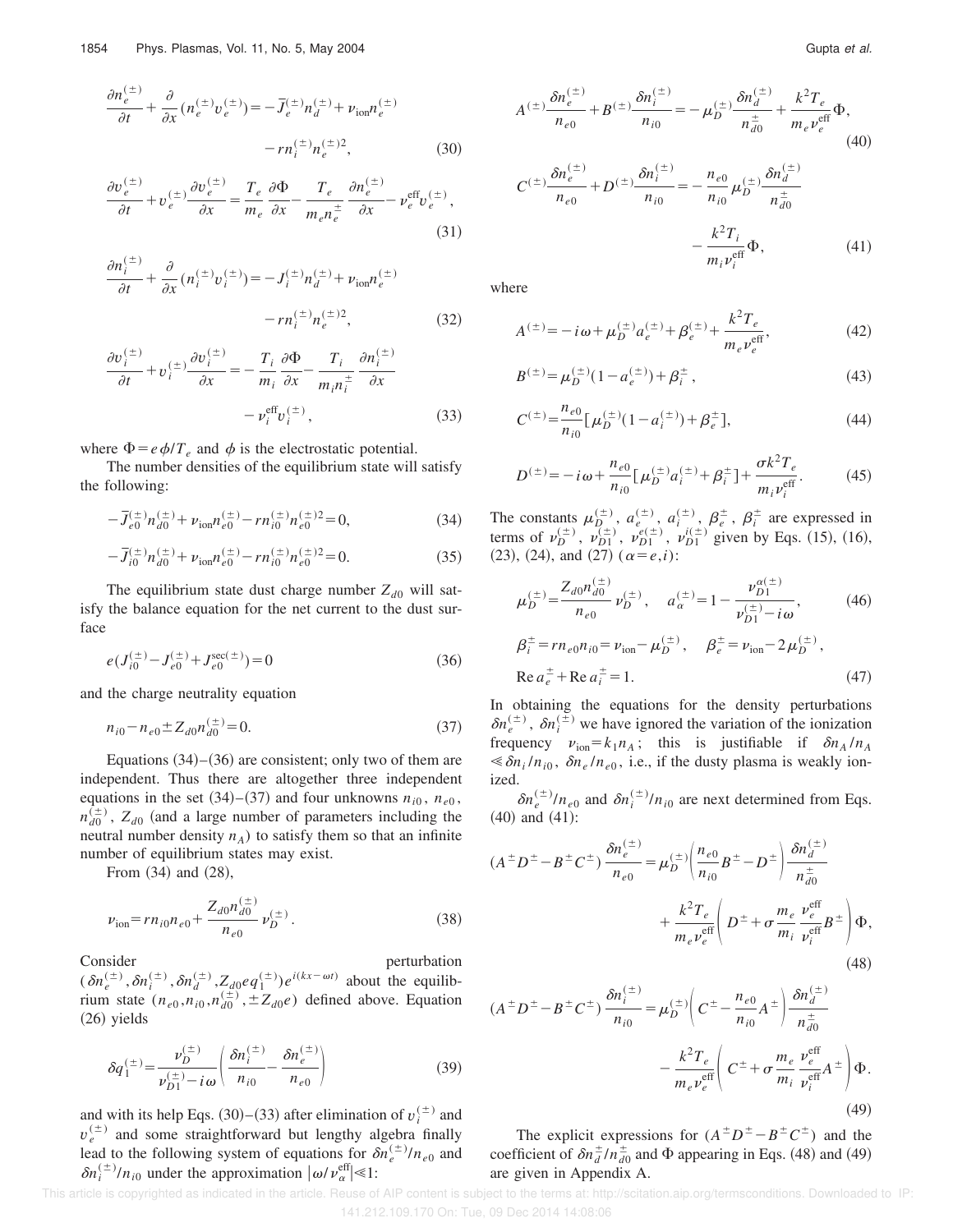

FIG. 1. The equation to the curve is given by the function  $p(z_0)$  on the rhs of the inequality (59). For  $k \rightarrow 0$  zero frequency growing mode exists for positively charged dust when  $\nu_{\text{ion}}/(a/\lambda_{Di}/\sqrt{2\pi})\omega_{pi}$  is below the curve.

#### **IV. DISPERSION RELATION FOR DA WAVES**

For the dust fluid the dust density perturbation is related to  $\Phi$  by

$$
\frac{\delta n_d^{\pm}}{n_{d0}^{\pm}} = \pm \frac{k^2}{\omega^2} \frac{Z_{d0} T_e}{m_d} \Phi.
$$
\n(50)

Also with the help of Eq.  $(39)$  the long wavelength approximation of Poisson's equation reads

$$
\left[\frac{n_{i0}}{n_{e0}}\frac{\delta n_{i}^{\pm}}{n_{i0}} - \frac{\delta n_{e}^{\pm}}{n_{e0}}\right] + \frac{Z_{d0}n_{d0}^{\pm}}{n_{e0}}\frac{\nu_{D}^{\pm}}{\nu_{D1}^{\pm} - i\omega} \left[\frac{\delta n_{i}^{\pm}}{n_{i0}} - \frac{\delta n_{e}^{\pm}}{n_{e0}}\right]
$$

$$
\pm \frac{Z_{d0}n_{d0}^{\pm}}{n_{e0}}\frac{\delta n_{d}^{\pm}}{n_{d0}} = 0.
$$
(51)

Substitution for  $\delta n_e^{\pm}$  and  $\delta n_i^{\pm}$  from Eqs. (48) and (49) into  $(51)$  yields

$$
\Phi = \pm \frac{N^{\pm}}{M^{\pm}} \frac{\delta n_d^{\pm}}{n_{d0}^{\pm}}.
$$
\n(52)

 $M^{\pm}$  and  $N^{\pm}$  are split up into their real and imaginary parts:

where

$$
M^{\pm} = M_r^{\pm} + i\omega M_i^{\pm} , \quad N^{\pm} = N_r^{\pm} + i\omega N_i^{\pm} , \tag{53}
$$



FIG. 2. Plot of the square of the normalized real frequency  $\omega_r^2 / (k^2 Z_{d0} T_e / m_d)$  (for dust charge positive) as given by (58) against  $z_0$  of DA wave for positively charged dust grains for  $\sigma$ =1.0,  $E_M$ =400,  $\delta_M$ =22, and  $y=10$ .

$$
M_{r}^{\pm} = \left(\frac{n_{i0}}{n_{e0}} + \frac{Z_{d0}n_{d0}^{\pm}}{n_{e0}} \frac{\nu_{D}^{\pm}}{\nu_{D1}^{\pm}}\right)
$$
  

$$
\times \left[\frac{n_{e0}}{n_{i0}} (\mu_{D}^{\pm} \text{ Re } a_{e}^{\pm} + \beta_{e}) + \frac{k^{2}T_{e}}{m_{e}\nu_{e}^{\text{eff}}}\right]
$$
  

$$
+ \left(1 + \frac{Z_{d0}n_{d0}^{\pm}}{n_{e0}} \frac{\nu_{D}^{\pm}}{\nu_{D1}^{\pm}}\right)
$$
  

$$
\times \left[\frac{n_{e0}}{n_{i0}} (\mu_{D}^{\pm} \text{ Re } a_{i}^{\pm} + \beta_{i}) + \frac{k^{2}T_{i}}{m_{i}\nu_{i}^{\text{eff}}}\right],
$$
 (54)

$$
N_r^{\pm} = \frac{Z_{d0}n_{d0}^{\pm}}{n_{e0}} \left[ \frac{n_{e0}}{n_{i0}} (\mu_D^{\pm} \text{ Re } a_i^{\pm} + \beta_i) + \frac{k^2 T_i}{m_i v_i^{\text{eff}}} \right]
$$
  

$$
\mp \mu_D^{\pm} \left( 1 + \frac{Z_{d0}n_{d0}^{\pm}}{n_{e0}} \frac{v_D^{\pm}}{v_{D1}^{\pm}} \right). \tag{55}
$$

In obtaining the above expressions for  $M_r^{\pm}$  and  $N_r^{\pm}$  we have neglected terms  $0(m_i v_i^{\text{eff}}/m_e v_e^{\text{eff}})$ .  $M_i^{\pm}$  and  $N_i^{\pm}$  are given in Appendix B.

The dispersion relation is obtained by eliminating  $\delta n_d^{\pm}/n_{d0}^{\pm}$  by using Eq. (50):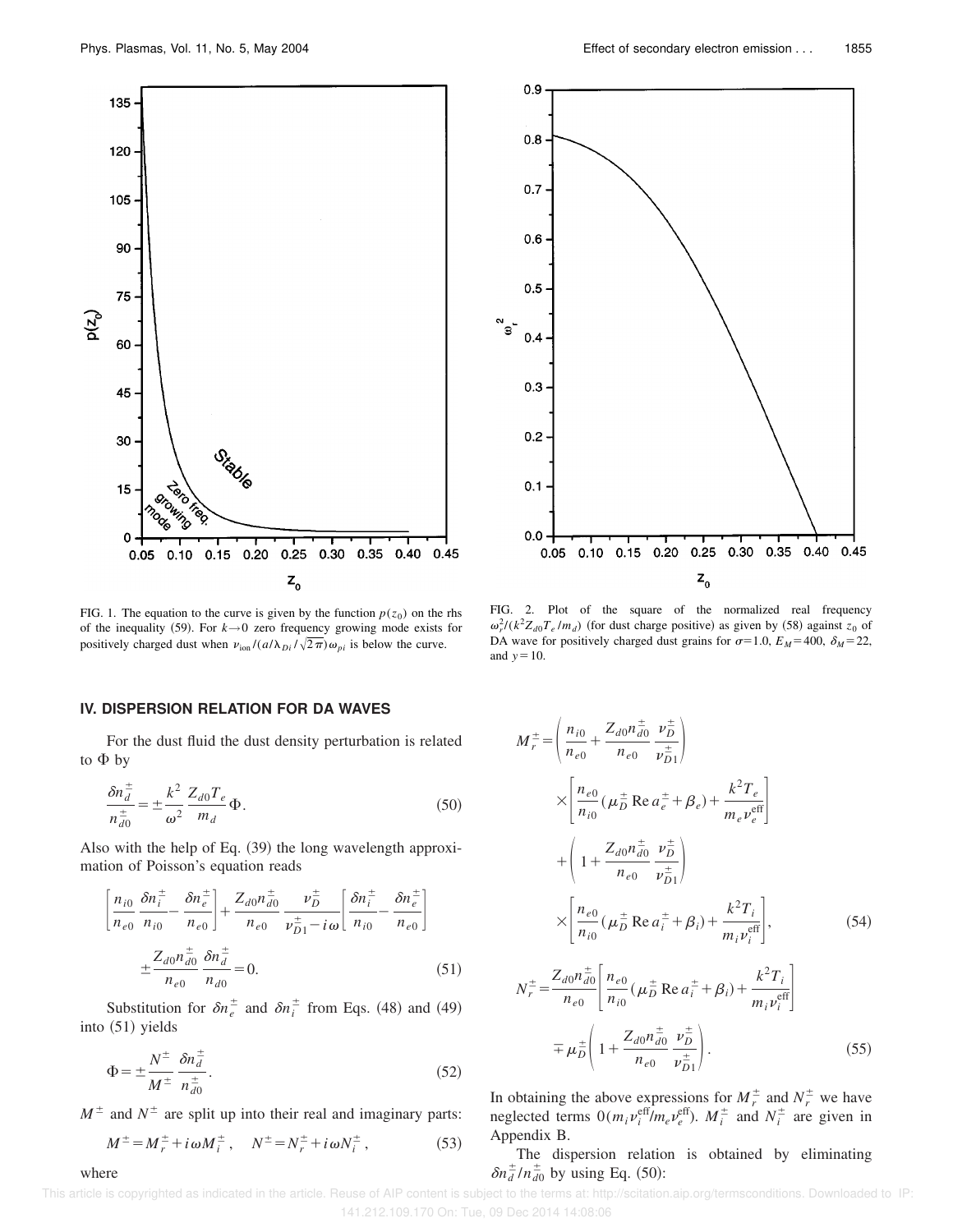



FIG. 3. Plot of normalized imaginary frequency  $\gamma$  (for dust charge positive) as given by Eq.  $(63)$  against  $z_0$  of DA wave for positively charged dust grains for  $\sigma$ =1.0,  $E_M$ =400,  $\delta_M$ =22, and  $y$ =10.

$$
\epsilon(\omega, k) = \omega^2 (M_r^{\pm} + i\omega M_i) - \frac{k^2 Z_{d0} T_e}{m_d} (N_r^{\pm} + i\omega N_i^{\pm}) = 0.
$$
\n(56)

For  $|\omega/\nu_{D1}^{\pm}| \ll 1$ , which is true for frequencies  $\omega$  close to dust accoustic frequency, we have  $|\omega M_i|$ ,  $|\omega N_i| \ll |M_r|$ . In this case the real part of the frequency  $\omega_r$  satisfying Re  $\epsilon(\omega, k) = 0$  is given by

$$
\omega_r^2 = k^2 \frac{Z_{d0} T_e}{m_d} \frac{N_r^{\pm}}{M_r^{\pm}}.
$$
 (57)

For  $|\mu_D^{\pm} \text{Re } a_{\alpha}^{\pm} + \beta_{\alpha}| \leq k^2 \text{T}_e / \text{m}_i v_i^{\text{eff}}/; (\alpha = e, i)$  Eq. (57) yields the standard expression for DA wave frequency as expected. On the other hand when the above inequalities hold true in the opposite direction  $(k^2 T_e / m_i v_i^{\text{eff}} \leq \mu_D^{\pm} \text{Re} a_{\alpha}^{\pm} + \beta_{\alpha}$ ) we have

$$
\frac{\omega_r^{\pm 2}}{k^2} = \frac{Z_{d0}T_e}{m_d}
$$
\n
$$
\times \frac{Z_{d0}n_{d0}^{\pm}}{n_{e0}} = \frac{n_{i0}}{n_{e0}} \mu_D^{\pm} \frac{\left(1 + \frac{Z_{d0}n_{d0}^{\pm}}{n_{e0}} \frac{\nu_D^{\pm}}{\nu_{D1}^{\pm}}\right)}{\left(\mu_D^{\pm} \text{Re } a_i^{\pm} + \beta_i\right)}
$$
\n
$$
\times \frac{n_{i0}}{\left(n_{e0}^{\pm} + \frac{Z_{d0}n_{d0}^{\pm}}{n_{e0}}\right) \frac{\mu_D^{\pm} \text{Re } a_e^{\pm} + \beta_e}{\mu_D^{\pm} \text{Re } a_i^{\pm} + \beta_i} + \left(1 + \frac{Z_{d0}n_{d0}^{\pm}}{n_{e0}}\right)}.
$$
\n(58)



FIG. 4. Plot of the square of the normalized real frequency  $\omega_r^2/(k^2 Z_{d0} T_e / m_d)$  against  $z_0$  of DA wave for negatively charged dust grains for different  $\delta_M$  and  $E_M$ =350,  $\sigma$ =1,  $y$ =10.

For positively charged dust  $\omega_r^{+2}$  < 0, i.e., there exists a zero frequency exponentially growing mode when the numerator  $N_r^+$  of the ratio on the rhs of (54) is negative. The condition for the occurrence of such a mode works out to be

$$
\begin{aligned}\n\left(\nu_{ion} + \frac{n_{i0}}{n_{e0}} \frac{\sigma k^2 T_e}{m_i \nu_i^{\text{eff}}}\right) \\
\left(\frac{a/\lambda_{Di}}{\sqrt{2\pi}} \omega_{pi}\right) \\
&\leq \left[\frac{n_{i0}}{n_{e0}} + \left(1 - \frac{n_{i0}}{n_{e0}}\right) \frac{1}{z_0} \frac{(\sigma + z_0)(1 + z_0)\alpha_{1s}^{(+)}}{(1 + z_0)\alpha_{1s}^{(+)} + \sigma \alpha_{2s}^{(+)}} \frac{\sigma}{z_0} \\
&\times \exp\left[\frac{-z_0}{\sigma}\right] = p(z_0), \text{ (say)}.\n\end{aligned}
$$
\n(59)

For negatively charged dust no such zero frequency exponentially growing mode exists as we always have  $N_r^{(-)} > 0$ .

The following observation will help to give a physical picture of the connection between the effect of the occurrence of zero frequency growing perturbation and the behavior of the dust density. We make the following two assumptions:

(i) The dust charge variation is adiabatic which makes  $q_1^{\pm} = \nu_D^{\pm}/\nu_{D1}^{\pm}(\delta n_i^{\pm}/n_{i0} - \delta n_e^{\pm}/n_{e0}),$  i.e., we neglect terms of  $0(\omega/\nu_{D1}^{\pm})$ .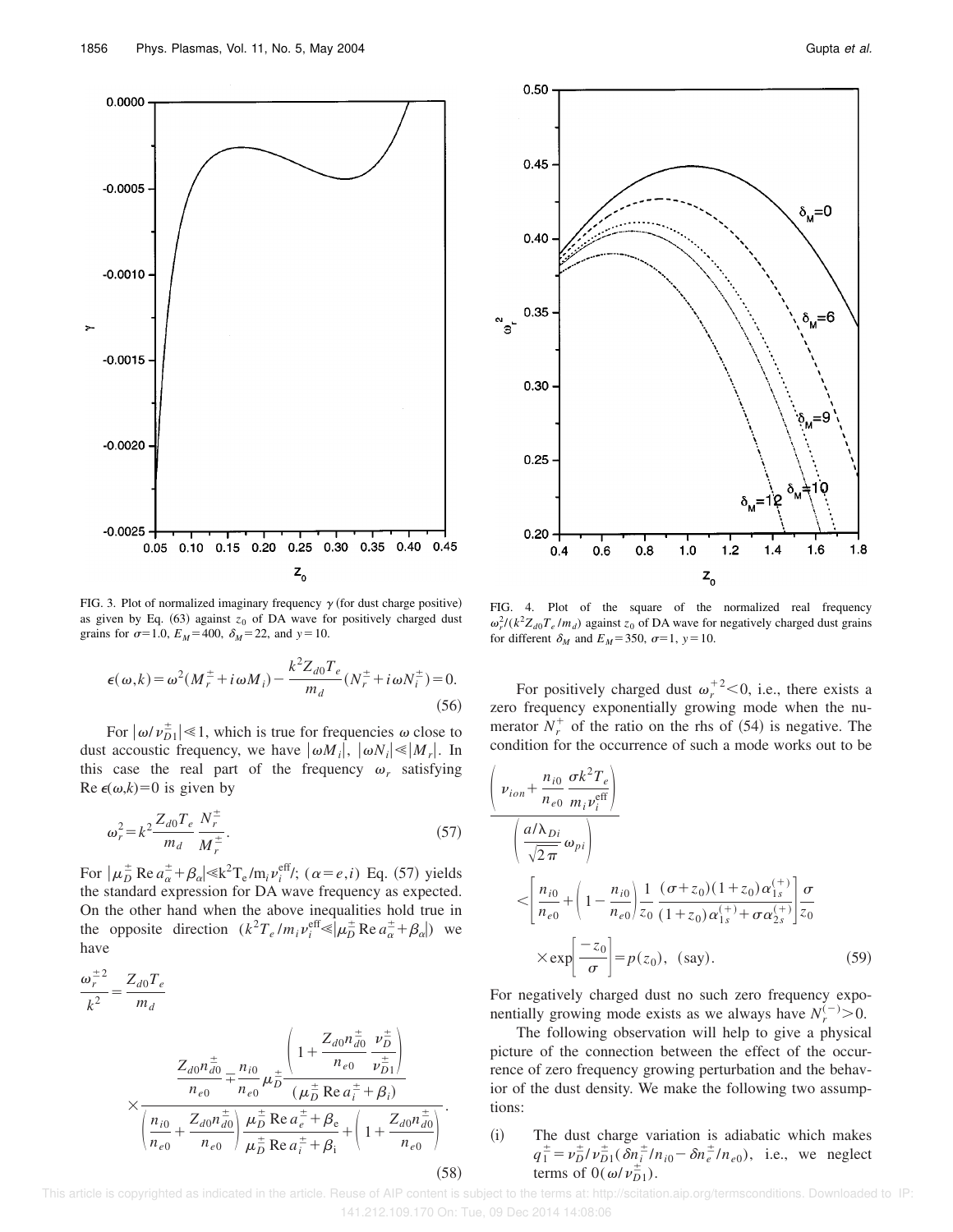

FIG. 5. Plot of normalized imaginary frequency  $\gamma$  against  $z_0$  of the DA wave for negatively charged dust grains for different  $\delta_M$  and  $E_M$ =350,  $\sigma=1, y=10.$ 

(ii) Neglect the terms  $\sim 0(\omega/(k^2 T_e/m_e v_e^{\text{eff}}))$ . This is justified for  $\omega$ ~dust acoustic frequency.

Under the foregoing assumptions one can neglect  $\omega M_i^{\pm}$ and  $\omega N_i^{\pm}$  compared with  $M_r^{\pm}$  and  $N_r^{\pm}$  so that Eq. (49) simplifies to

$$
\Phi = \pm \frac{N_r^{\pm}}{M_r^{\pm}} \frac{\delta n_d^{\pm}}{n_{d0}}.
$$
\n(60)

We can now write using Eq.  $(60)$ 

$$
\frac{\partial}{\partial t} \delta v \frac{d}{dt} = \pm \frac{Z_{d0} T_e}{m_d} \frac{\partial}{\partial x} \Phi = -\frac{Z_{d0} T_e}{m_d} \frac{N_r^{\pm}}{M_r^{\pm}} \frac{\partial}{\partial x} \left( \frac{\delta n_d^{\pm}}{n_{d0}^{\pm}} \right). \tag{61}
$$

For positively charged dust  $N_r^+$  < 0; hence the dust fluid acceleration is positive/negative in the direction of increasing/decreasing dust density. The absence of restoring effect results in a zero frequency purely growing mode. The dust density tends to build up in the direction of higher density and the dust moves away from the region where the dust density is lower. On the other hand for negatively charged dust the acceleration is always directed against the density gradient  $(N_r^{(-)} > 0)$ ; the effect is restorative and leads to sustained density oscillation for negatively charged dust.

For  $N_r^{\pm} > 0$ , the real part  $\omega_r^{\pm 2}$  is given by Eq. (54) while the imaginary part is



FIG. 6. Plot of the square of the normalized real frequency  $\omega_r^2/(k^2 Z_{d0} T_e / m_d)$  against  $z_0$  of DA wave for negatively charged dust grains for  $y=0.1$ , 1 and  $\delta_M$ ,  $E_M=350$ ,  $\sigma=1$ .

$$
-\frac{1}{2}\frac{\operatorname{Im}\epsilon(\omega_r,k)}{\frac{\partial}{\partial\omega}\operatorname{Re}\epsilon(\omega_r,k)}.
$$
\n(62)

This gives the damping rate  $\omega_i^{\pm}$ ,

$$
\frac{\omega_i^{\pm}}{k^2 Z_{d0} T_e / m_d} = -\frac{1}{2} \frac{(N_r^{\pm}/M_r^{\pm}) M_i^{\pm} - N_i^{\pm}}{M_r^{\pm}}.
$$
 (63)

#### **V. RESULTS**

In Fig. 1 is shown the boundary curve between the region of instability as given by the rhs of the inequality  $(59)$ against  $z_0$ . For very large wavelength perturbations ( $k^2$  $\rightarrow$ 0) purely growing dust mode exists for positively charged dust for values of  $v_{\text{ion}}/(a/\lambda_{Di}/\sqrt{2\pi})\omega_{pi}$  lying below the curve. For values of the same parameter lying above the boundary  $\omega_r^2 > 0$ , and  $\gamma$  $= \omega_i^{\pm}((a/\lambda_{Di}/\sqrt{2\pi})\omega_{pi})/(k^2 Z_{d0}T_e/m_d)$  as given by (63) is negative. Figures 2 and 3 give the graphs for  $\omega_r^2 > 0$  and  $\gamma$ against  $z_0$ .

For negatively charged dust the corresponding quantites are also shown graphically. Figure  $4 \text{ give } \omega_r^2$  (>0) against  $z_0$ keeping  $y = [(k^2 T_e/m_i v_i^{\text{eff}})/(a/\lambda_{Di}/\sqrt{2\pi})] \omega_{pi}$  fixed but varying  $\delta_M$ . It is found that in each case as  $\delta_M$  increases from zero value (corresponding to no secondary emission)  $\omega_r^2$  increases with increasing  $z_0$  initially but falls off subsequently.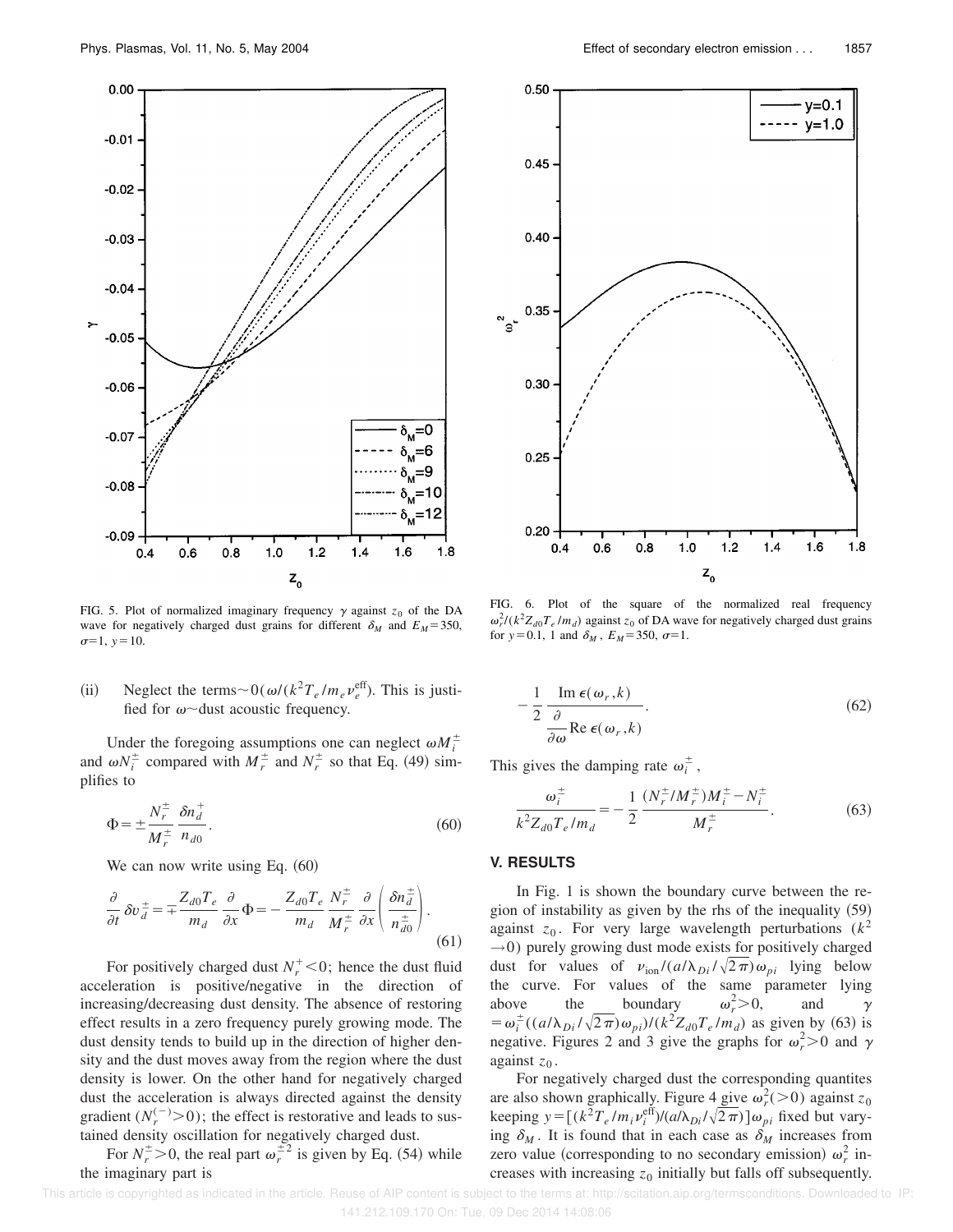

FIG. 7. Plot of normalized imaginary frequency  $\gamma$  against  $z_0$  of the DA wave for negatively charged dust grains for  $y=0.1$ , 1 and  $\delta_M$ ,  $E_M=350$ ,  $\sigma=1$ .

Moreover for each fixed  $z_0$ ,  $\omega_r^2$  decreases with increasing  $\delta_M$ . The damping rate as shown in Fig. 5 behaves somewhat differently. For  $\delta_M = 0$ ,  $\gamma$  initially decreases slowly with  $z_0$ but after passing a minimum it increases with  $z_0$ . For higher values of  $\delta_M$  however,  $\gamma$  increases monotonically with  $z_0$ . Also for lower values of  $z_0$ ,  $\gamma$  decreases for small  $z_0$  with increasing  $\delta_M$  but increases with  $\delta_M$  for large  $z_0$ . Figures 6 and 7 give  $\omega_r^2$  and  $\gamma$  with  $\delta_M = 6$  and *y*  $= [(k^2 T_e/m_i v_i^{\text{eff}})/(a/\lambda_{Di}/\sqrt{2\pi})] \omega_{pi} = 0.1, 1.0.$ 

#### **ACKNOWLEDGMENT**

The authors would like to thank the referee for valuable comments leading to improvements of the manuscript.

### **APPENDIX A**

The following are the expressions for  $(A^{\pm}D^{\pm})$  $-B^{\pm}C^{\pm}$ ) and the coefficients of  $\delta n_d^{\pm}/n_{d0}^{\pm}$  and  $\Phi$  appearing in Eqs.  $(45)$  and  $(46)$ :

$$
A^{\pm}D^{\pm} - B^{\pm}C^{\pm}
$$
  
\n
$$
= \frac{k^2 T_e}{m_e v_e^{\text{eff}}} \left[ \left( \frac{n_{e0}}{n_{i0}} (\mu_D^{\pm} \text{ Re } a_i^{\pm} + \beta_i) + \frac{\sigma k^2 T_e}{m_i v_i^{\text{eff}}} \right) - i\omega \left( 1 + \frac{n_{e0}}{n_{i0}} \frac{\mu_D^{\pm} v_D^{i(\pm)}}{v_{D1}^{i(\pm)}} \right) \right] + O\left( \frac{m_e v_e^{\text{eff}}}{m_i v_i^{\text{eff}}} \right), \tag{A1}
$$

$$
C^{\pm} + A^{\pm} \frac{m_e \nu_e^{\text{eff}}}{m_i \nu_i^{\text{eff}}} = \left( \frac{n_{e0}}{n_{i0}} (\mu_D^{\pm} \text{ Re } a_e^{\pm} + \beta_e) + \frac{k^2 T_e}{m_i \nu_i^{\text{eff}}} \right) + i \omega \frac{n_{e0}}{n_{i0}} \frac{\mu_D^{\pm} \nu_{D1}^{i(\pm)}}{\nu_{D1}^{(\pm)2}}, \tag{A2}
$$

$$
D^{\pm} + B^{\pm} \frac{m_e v_e^{\text{eff}}}{m_i v_i^{\text{eff}}} = \left( \frac{n_{e0}}{n_{i0}} (\mu_D^{\pm} \text{ Re } a_i^{\pm} + \beta_i) + \frac{\sigma k^2 T_e}{m_i v_i^{\text{eff}}} \right) - i \omega \left( 1 + \frac{n_{e0}}{n_{i0}} \frac{\mu_D^{\pm} v_{D1}^{i(\pm)}}{v_{D1}^{i(\pm)}} \right),
$$
 (A3)

$$
C^{\pm} - \frac{n_{e0}}{n_{i0}} A^{\pm} = -\frac{n_{e0}}{n_{i0}} \frac{k^2 T_e}{m_e v_e^{\text{eff}}} + i \omega \left( 1 + \frac{n_{e0}}{n_{i0}} \frac{\mu_D^{\pm}}{\nu_{D1}^{(\pm)}} \right), \text{ (A4)}
$$

$$
\frac{n_{e0}}{n_{i0}}B^{\pm} - D^{\pm} = -\sigma \frac{k^2 T_e}{m_e v_e^{\text{eff}}} \frac{m_e v_e^{\text{eff}}}{m_i v_i^{\text{eff}}} + i\omega \left(1 + \frac{n_{e0}}{n_{i0}} \frac{\mu_D^{\pm}}{\nu_{D1}^{(\pm)}}\right). \tag{A5}
$$

#### **APPENDIX B**

$$
M_{i}^{\pm} = \frac{Z_{d0}n_{d0}^{\pm}}{n_{e0}} \frac{\nu_{D}^{\pm}}{\nu_{D1}^{(\pm)2}} \left[ \left( \frac{n_{e0}}{n_{i0}} (\mu_{D}^{\pm} \text{ Re } a_{e}^{\pm} + \beta_{e}) + \frac{k^{2}T_{e}}{m_{i}\nu_{i}^{\text{eff}}} \right) \right. \\
\left. + \left( \frac{n_{e0}}{n_{i0}} (\mu_{D}^{\pm} \text{ Re } a_{i}^{\pm} + \beta_{i}) + \frac{\sigma k^{2}T_{e}}{m_{i}\nu_{i}^{\text{eff}}} \right) \right] \\
+ \left( 1 - \frac{n_{e0}}{n_{i0}} \right) \frac{\mu_{D}^{\pm} \nu_{D1}^{i(\pm)}}{\nu_{D1}^{(\pm)2}} - \left( 1 + \frac{Z_{d0}n_{d0}^{\pm}}{n_{e0}} \frac{\mu_{D}^{\pm} \nu_{D1}^{i(\pm)}}{\nu_{D1}^{(\pm)2}} \right), \quad \text{(B1)}
$$
\n
$$
N_{i}^{\pm} = -\frac{Z_{d0}n_{d0}^{\pm}}{n_{e0}} \left( 1 + \frac{n_{e0}}{n_{i0}} \frac{\mu_{D}^{\pm} \nu_{D1}^{i(\pm)}}{\nu_{D1}^{(\pm)2}} \right) + \frac{Z_{d0}n_{d0}^{\pm}}{n_{e0}} \frac{\mu_{D}^{\pm} \nu_{D}^{\pm}}{\nu_{D1}^{(\pm)2}}.
$$
\n(B2)

- <sup>1</sup>N. N. Rao, P. K. Shukla, and M. Y. Yu, Planet. Space Sci. **38**, 543 (1990). <sup>2</sup>P. K. Shukla and V. P. Silin, Phys. Scr. 45, 508 (1992).
- $3$ A. Barkan, R. Merlino, and N. D'Angelo, Phys. Plasmas 2, 3563 (1995). <sup>4</sup>Y. Nakamura, H. Bailung, and P. K. Shukla, Phys. Rev. Lett. **83**, 1602  $(1999)$
- <sup>5</sup>R. K. Varma, P. K. Shukla, and V. Krishan, Phys. Rev. E 47, 3612 (1993).
- <sup>6</sup>M. R. Jana, A. Sen, and P. K. Kaw, Phys. Rev. E 48, 3930 (1993).
- <sup>7</sup>F. Melandso, T. Asllaksen, and O. Havnes, Planet. Space Sci. **41**, 321  $(1993).$
- <sup>8</sup>P. K. Shukla and L. Stenflo, Astrophys. Space Sci. 190, 23 (1992).
- <sup>9</sup> J. X. Ma and Liu, Phys. Plasmas 4, 253 (1997).
- <sup>10</sup>B. Xie, K. He, and Z. Huang, Phys. Lett. A **247**, 403 (1998).
- <sup>11</sup>M. R. Gupta, S. Sarkar, S. Ghosh, M. Debnath, and M. Khan, Phys. Rev.  $E$  63, 046406  $(2001)$ .
- <sup>12</sup>S. Ghosh, S. Sarkar, M. Khan, and M. R. Gupta, Phys. Lett. A **274**, 162  $(2000).$
- <sup>13</sup>S. Ghosh, S. Sarkar, M. Khan, and M. R. Gupta, Phys. Plasmas **9**, 1150 ~2002!; S. Ghosh, S. Sarkar, M. Khan, K. Avinash, and M. R. Gupta, *ibid.* 10, 977 (2003).
- <sup>14</sup>J. E. Allen, Phys. Scr. **45**, 497 (1992).
- <sup>15</sup>P. K. Shukla, Phys. Rev. E **61**, 7249 (2000).
- $16$ S. A. Khrapak and G. Morfill, Phys. Plasmas 8, 2629  $(2001)$ .
- <sup>17</sup>B. T. Draine and E. E. Salpeter, Astrophys. J. **231**, 77 (1979).
- <sup>18</sup>V. W. Chow, D. A. Mendis, and M. Rosenberg, IEEE Trans. Space Sci. **22**, 179 (1994).